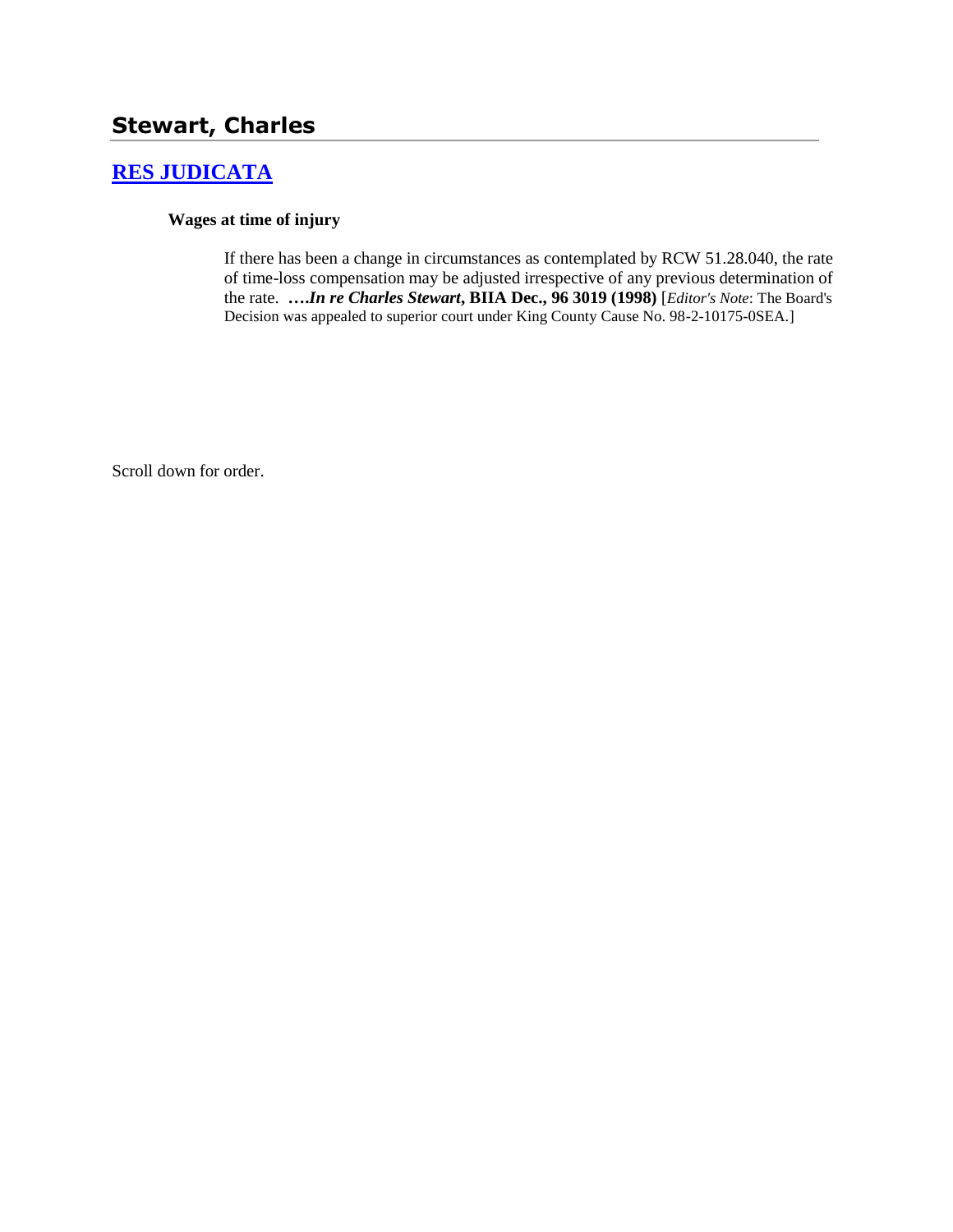# **BEFORE THE BOARD OF INDUSTRIAL INSURANCE APPEALS STATE OF WASHINGTON**

| 1                                           | IN RE:<br><b>CHARLES H. STEWART</b><br><b>DOCKET NO. 96 3019</b>                                                 |
|---------------------------------------------|------------------------------------------------------------------------------------------------------------------|
| $\overline{2}$                              |                                                                                                                  |
| $\ensuremath{\mathsf{3}}$                   | <b>CLAIM NO. N-245107</b><br><b>DECISION AND ORDER</b>                                                           |
| 4<br>5<br>$\,6$                             | <b>APPEARANCES:</b>                                                                                              |
| $\overline{7}$<br>8<br>$\overline{9}$<br>10 | Claimant, Charles H. Stewart, by<br>Grutz, Scott & Kinney, per<br>Daniel R. Fjelstad                             |
| 11<br>12<br>13                              | Employer, Richard C. Hedreen,<br><b>None</b>                                                                     |
| 14<br>15<br>16<br>17<br>18                  | Department of Labor and Industries, by<br>The Office of the Attorney General, per<br>Aileen M. Cronin, Assistant |
| 19<br>20                                    | The claimant, Charles H. Stewart, filed an appeal with the Board of Industrial Insurance                         |
| 21<br>22                                    | Appeals on May 24, 1996, from an order of the Department of Labor and Industries dated May 20,                   |
| 23<br>24                                    | 1996. The order closed the claim with a permanent partial disability award of 5 percent of the                   |
| 25<br>26                                    | amputation value of the right leg at or above the knee joint with functional stump. REVERSED AND                 |
| 27                                          | <b>REMANDED.</b>                                                                                                 |
| 28<br>29                                    |                                                                                                                  |
| 30                                          | <b>DECISION</b>                                                                                                  |
| 31                                          | Pursuant to RCW 51.52.104 and RCW 51.52.106, this matter is before the Board for review                          |

 Pursuant to RCW 51.52.104 and RCW 51.52.106, this matter is before the Board for review and decision on a timely Petition for Review filed by the Department to a Proposed Decision and Order issued on August 25, 1997, in which the order of the Department dated May 20, 1996, was reversed and remanded to the Department with direction to issue an order closing the claim with a permanent partial disability of 5 percent of the amputation value of the right leg at or above the knee joint with functional stump, less prior awards. The proposed decision also directed the

4/8/98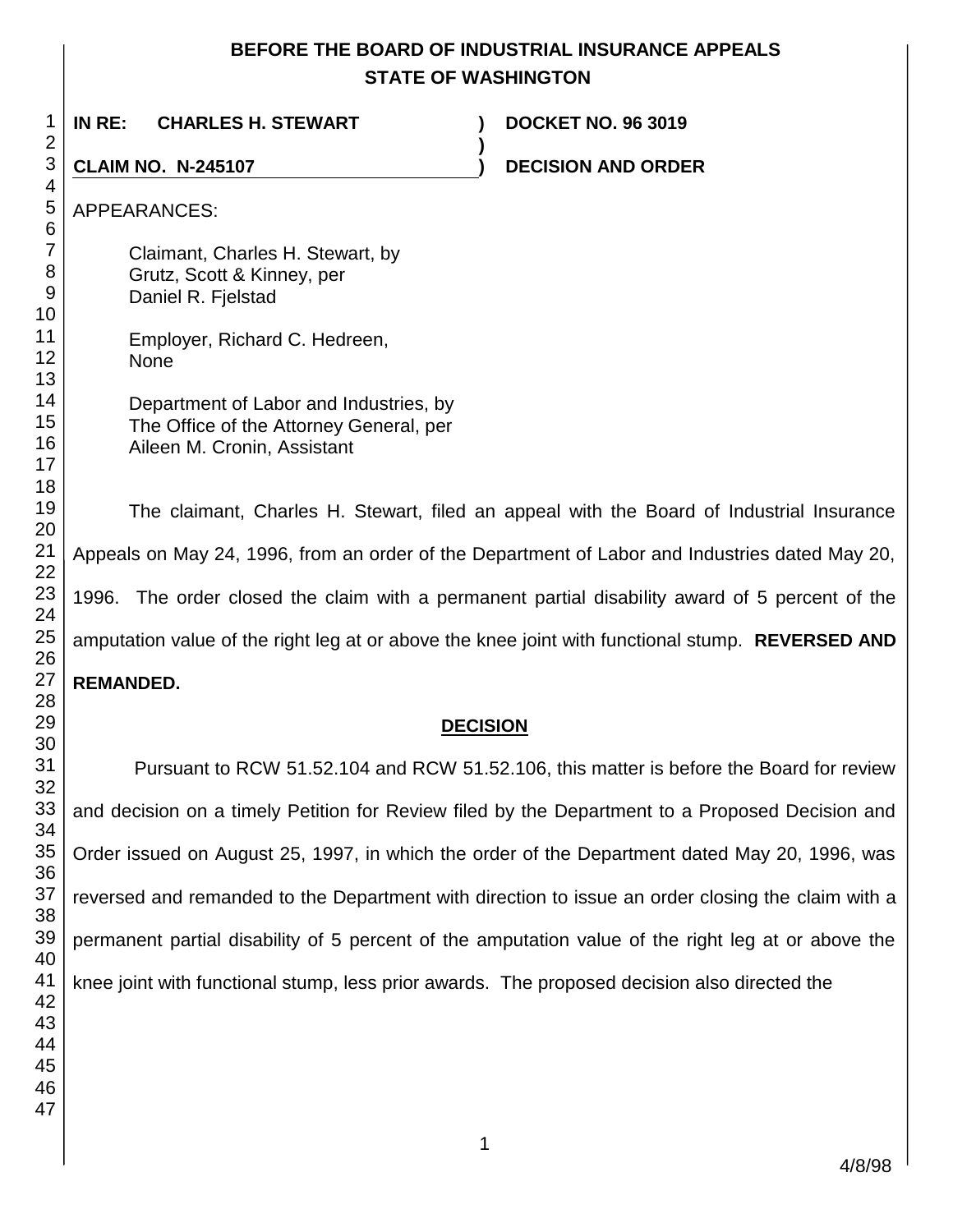payment of time loss compensation between February 23, 1995 and May 20, 1996, the recalculation of time loss compensation for the period of March 1, 1993 to May 20, 1996, including the value of a rental waiver in the sum of \$675, and the denial of responsibility for the claimant's left leg condition.

The Board has reviewed the evidentiary rulings in the record of proceedings and finds that no prejudicial error was committed and the rulings are affirmed. As explained in the proposed decision, the parties initially raised a number of factual issues, most of which were settled while the appeal was pending at the hearing stage. Their agreement requires a reversal of the order on appeal. The parties also submitted facts by agreement that serve as the basis for the remaining issue before the Board concerning the correct time loss compensation rate for the period of March 1, 1993 through May 20, 1996. See Exhibit No. 5. The parties stipulated that Mr. Stewart was temporarily totally disabled from February 23, 1995 through May 20, 1996, because of the industrial injury. They agreed that the claimant received, but did not timely protest, the April 23, 1992 Department order setting the rate of time loss compensation at \$416.66 per month. The parties also agreed that prior to his injury, Mr. Stewart received a waiver of his rent as part of his compensation package. This waiver of rent was shared equally with his wife. After his injury, the employer continued to waive the rent to March 1, 1993, when the claimant separated from his wife and apparently moved out of the apartment. Other exhibits show that Mr. and Mrs. Stewart were apartment managers when Mr. Stewart had an industrial injury on April 1, 1991. They each received \$416.66 per month in wages and each had free use of an apartment valued at \$675. per month.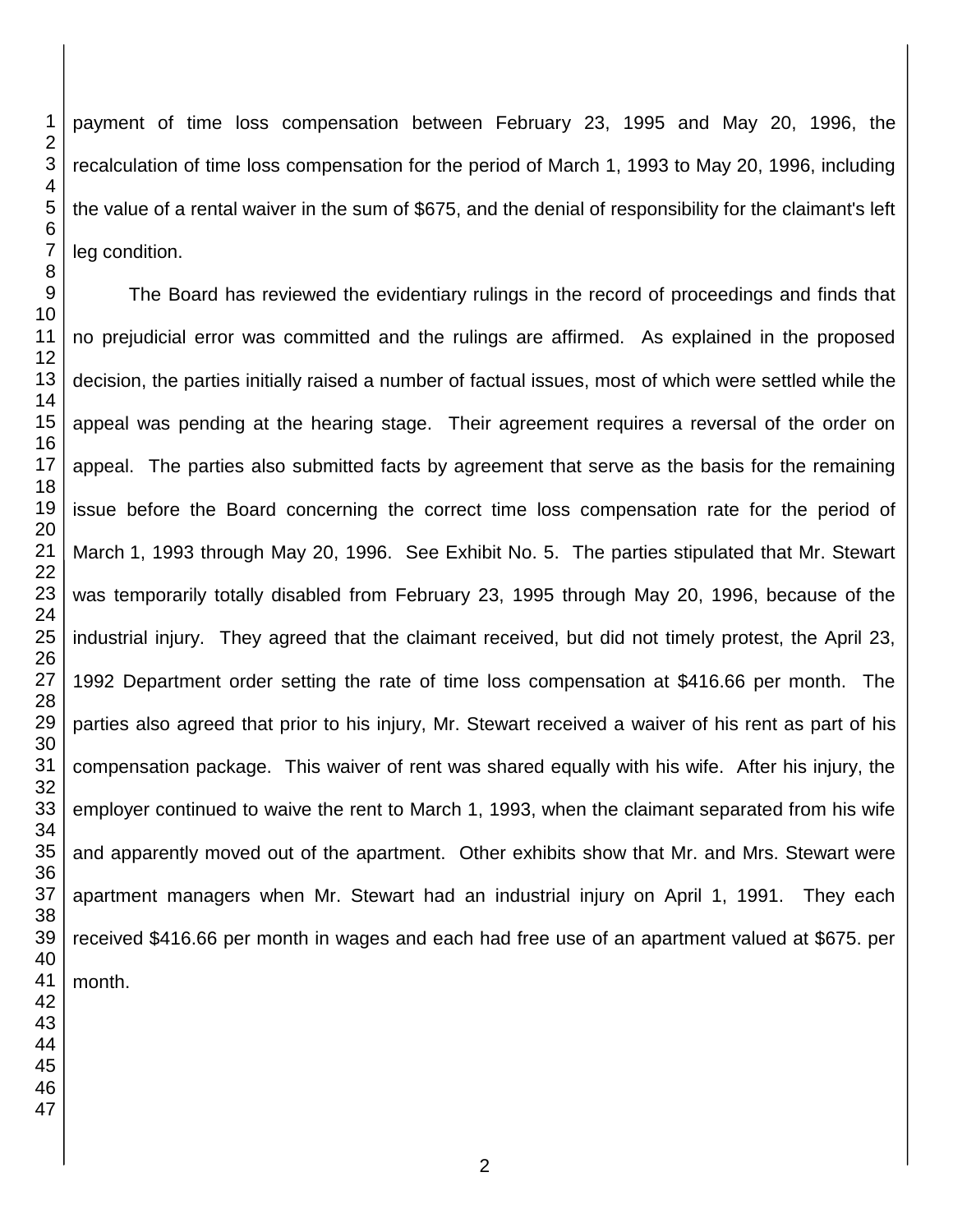The claimant contends that the April 23, 1992 Department order setting the rate of his time loss compensation does not preclude an increase in compensation after he moved out of the apartment on March 1, 1993, and lost his housing. The proposed decision supports Mr. Stewart's contention. The Department's Petition for Review challenges both the claimant's right to have his rate of compensation change as well as the method of calculation. We agree with the proposed decision that the claimant's rate of time loss compensation should be changed due to a change in circumstances, but we rely on RCW 51.28.040. We disagree with the calculation of time loss compensation in the proposed decision, and we conclude that one-half the actual rent for the apartment should be used rather than the full rent.

We have held that workers cannot challenge their rate of time loss compensation when final orders have been issued that establish all the information necessary for the calculation of time loss compensation. *In re Tex Prewitt,* BIIA Dec., 95 2064 (1996) citing *Marley v. Department of Labor & Indus.,* 125 Wn.2d 533 (1994). In the proposed decision, the industrial appeals judge reasons that orders that do not set out the basis for the time loss compensation rate cannot be res judicata since they do not put the claimant on notice. This reasoning is supported in prior decisions. See for example *In re Louise Scheeler,* BIIA Dec., 89 0609 (1990). Nonetheless, it is not necessary to address the finality of the April 23, 1992 Department order since there has been a change in the claimant's circumstances that supports an increase in time loss compensation under RCW 51.28.040. That section states:

> If change of circumstances warrants an increase or rearrangement of compensation, like application shall be made therefor. Where the application has been granted, compensation and other benefits if in order shall be allowed for periods of time up to sixty days prior to the receipt of such application.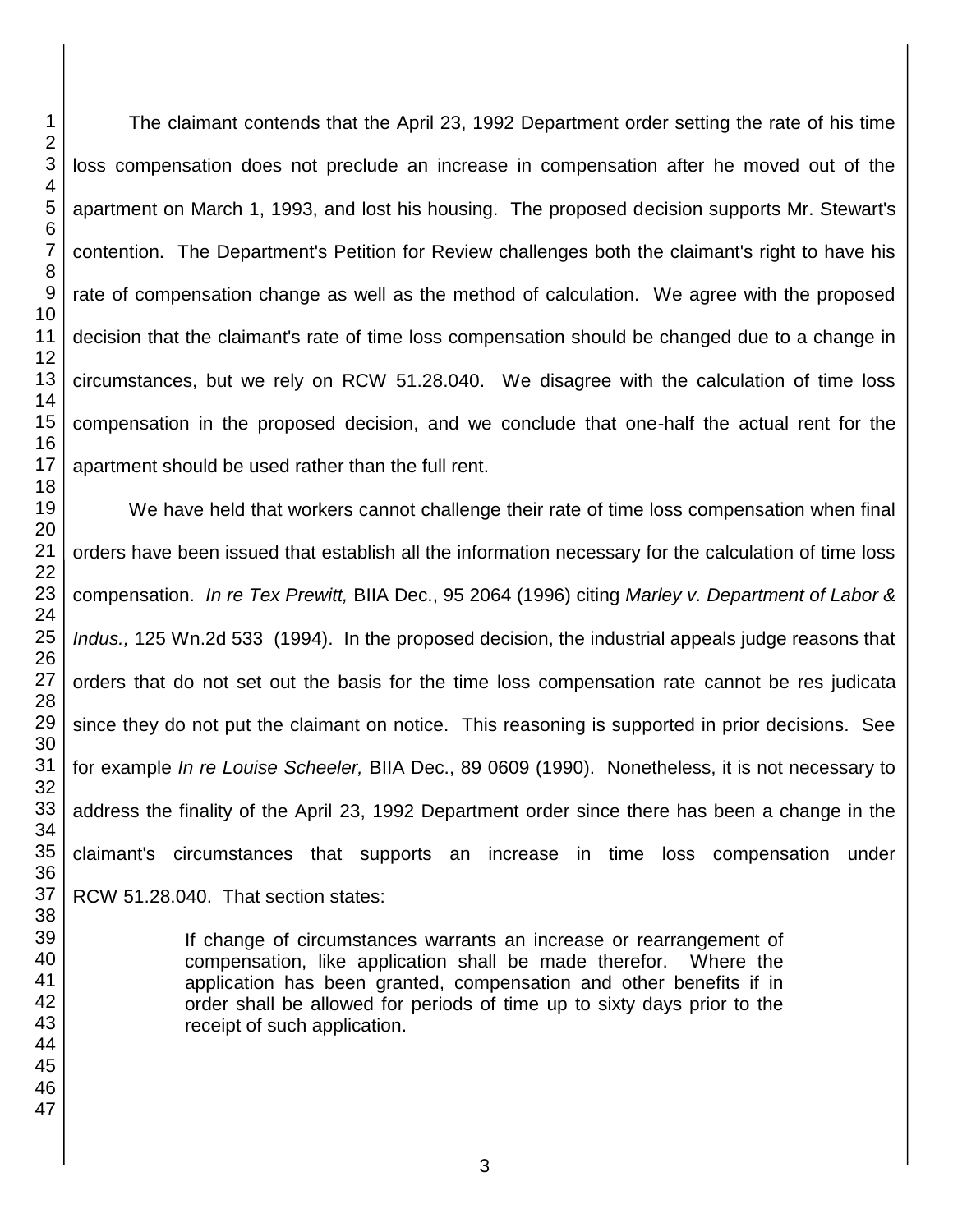The Department argues that this statute applies only to applications to reopen claims and cites *Fuller v. Department of Labor & Indus.,* 169 Wash. 362 (1932). However, that case actually extended the application of the statute to applications to reopen claims and did not restrict it to open claims and applications for increases in compensation already being paid.

In this appeal, Mr. Stewart's attorney wrote to the Department on April 13, 1993, and advised, in part, that Mr. Stewart was no longer receiving the use of an apartment as of March 1, 1993, and he asked that the claimant's time loss compensation be increased. Exhibit No. 4. Thus, Mr. Stewart should receive an increase in time loss compensation if the elimination of continued compensation in the form of a shared apartment is a change in circumstances under RCW 51.28.040.

The Department also argues that if RCW 51.28.040 applies, the change in circumstances involves marital changes after the industrial injury that cannot be the basis for an increase in compensation. We disagree. After the 1991 industrial injury, Mr. Stewart's employer continued to provide compensation to the claimant in the form of the value of a shared apartment until March 1, 1993. The rental value of the apartment was a component of the compensation scheme, although shared by Mr. Stewart and his wife. The continuation of this benefit to Mr. Stewart constitutes the voluntary payment of wages while an injured worker is temporarily totally disabled. See RCW 51.32.090 (6). Once such a disabled worker has reported a change in the voluntary payment of wages or other compensation by his employer, then under RCW 51.28.040 the Department must adjust the worker's rate of time loss compensation up to sixty days prior to its receipt of the claimant's request. The fact that the cessation of the voluntary compensation is an indirect by-product of a private matter should not affect the calculation of wages and benefits used to establish time loss compensation under RCW 51.08.178.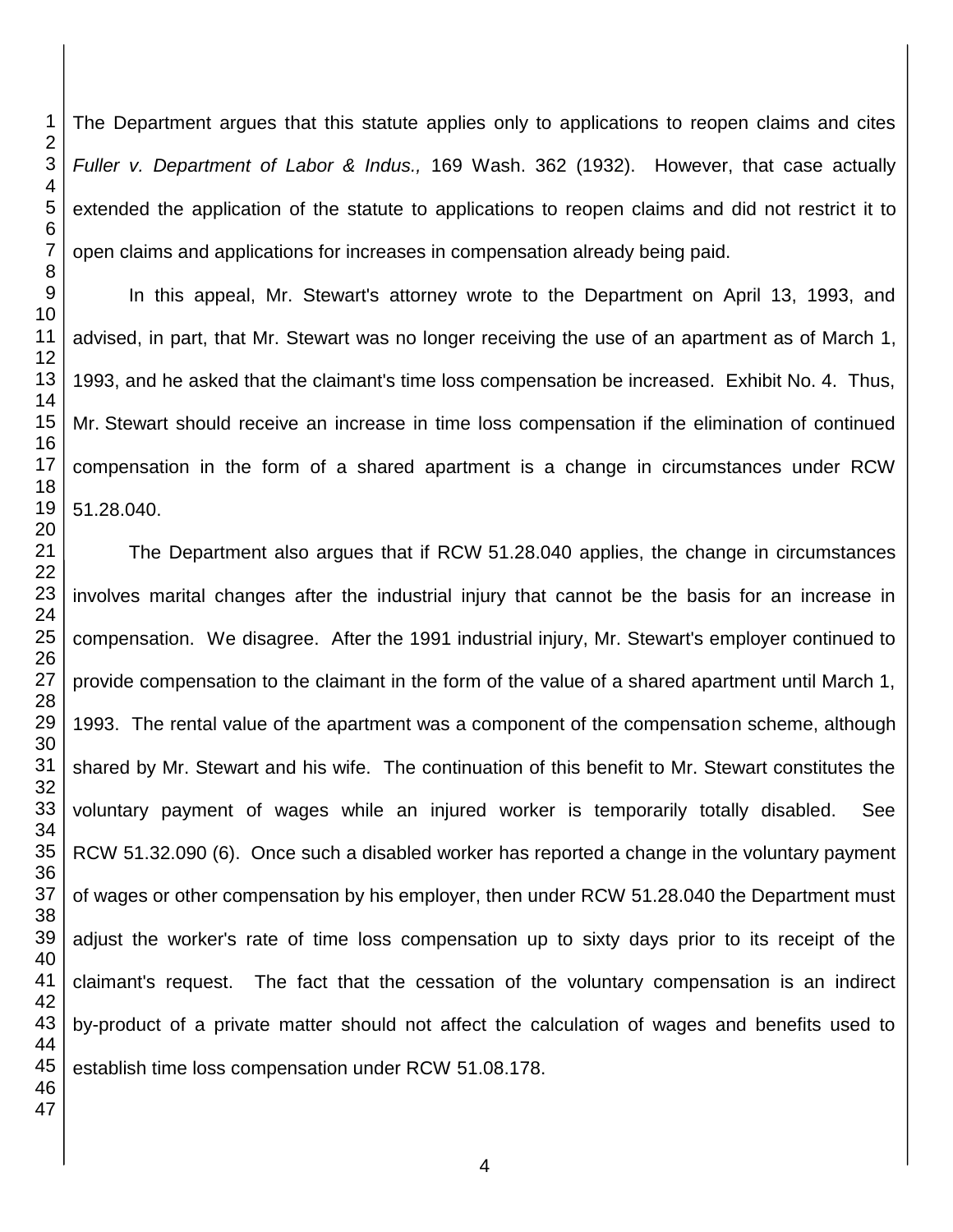The Department also challenges the value of the shared apartment determined in the proposed decision. We agree with the Department that the proper value is not the complete apartment rent, but rather the value of the housing to Mr. Stewart at the time of his injury. At the time of the industrial injury, Mr. Stewart's compensation package included the shared use of an apartment with one co-worker. The evidence establishes the reasonable value of the apartment at \$675 per month. Each worker sharing the apartment was essentially being compensated \$337.50 per month in benefits through the shared use of housing. Time loss compensation must be based upon the actual compensation being received at the time of the industrial injury. Thus, Mr. Stewart's rate of time loss compensation for the period March 1, 1993 through May 20, 1996, should be adjusted to include an additional \$337.50 per month in compensation at the time of the industrial injury. Since there are other factors and changes that might affect the exact rate of compensation, we will remand the claim to the Department to recalculate the rate of time loss compensation beginning March 1, 1993.

The order of the Department of Labor and Industries dated May 20, 1996, that closed the claim with a permanent partial disability award of 5 percent of the amputation value of the right leg at approximately the knee is reversed. The claim is remanded to the Department to issue an order paying for allowed vocational services not exceeding \$200, segregating the claimant's left leg condition, paying time loss compensation for the period of February 23, 1995 through May 20, 1996, recalculating the claimant's rate of time loss compensation for the period of March 1, 1993 through May 20, 1996, to include housing benefits received and valued at \$337.50 per month, and closing the claim with a permanent partial disability award of 5 percent of the amputation value of the right leg at or above the knee joint with functional stump, less prior awards.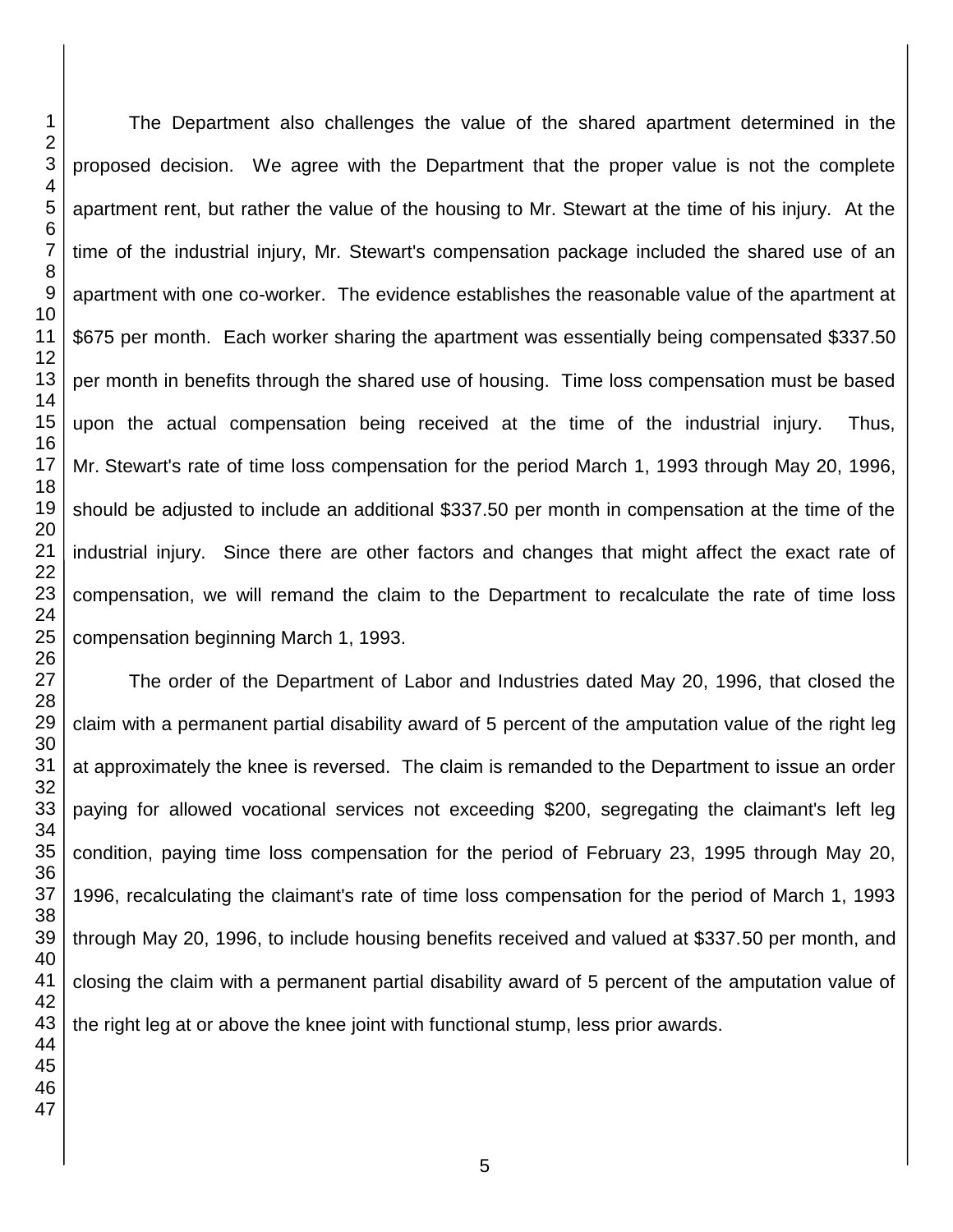## **FINDINGS OF FACT**

1. On April 6, 1991, the claimant, Charles H. Stewart, filed an accident report with the Department of Labor and Industries alleging that he had sustained an industrial injury on April 1, 1991, during the course of his employment with Richard C. Hedreen. The claim was accepted and benefits were paid. On May 20, 1996, the Department issued an order closing the claim with a permanent partial disability award equal to 5 percent of the amputation value of the right leg at or above the knee joint with a functional stump.

On May 24, 1996, the claimant filed a Notice of Appeal of the May 20, 1996 Department order, with the Board of Industrial Insurance Appeals. On June 18, 1996, the Board issued an order granting the appeal, assigning it Docket No. 96 3019, and directing that proceedings be held on the issues raised in the Notice of Appeal.

- 2. At the time of his injury on April 1, 1991, Mr. Stewart worked as an apartment manager for the Jefferson Square Apartments. His wife also worked as an apartment manager for the Jefferson Square Apartments. As compensation, Mr. Stewart and his wife each received a rental waiver for an apartment they shared, and each received \$416.66 in cash payment per month. The rental value of the apartment they shared was \$675 per month.
- 3. On April 1, 1991, while working for the Jefferson Square Apartments, Mr. Stewart fell from a ladder and injured his right knee.
- 4. On April 23, 1992, the Department issued an order allowing the claim and stating, in part, as follows: "It is hereby ordered that this claim be allowed and the claimant be entitled to benefits in accordance with the Industrial Insurance Laws. Rate of time loss compensation is based on single + 0 dependent child(ren) and wages at the time of injury, or exposure, of \$416.66 per month." This order was not protested or appealed, and it became final.
- 5. After Mr. Stewart was injured, he remained with his wife at their Jefferson Square apartment. He was not charged any rent for staying at the apartment. His wife remained an apartment manager.
- 6. On March 1, 1993, Mr. and Ms. Stewart separated, and Mr. Stewart no longer had the use of the apartment. On April 13, 1993, Mr. Stewart's attorney wrote to the Department, advised it of this fact, and asked that Mr. Stewart's time loss rate be adjusted upward to reflect the loss of in-kind remuneration.
- 7. The value of the apartment rental waiver to Mr. Stewart at the time of the injury was \$337.50 per month.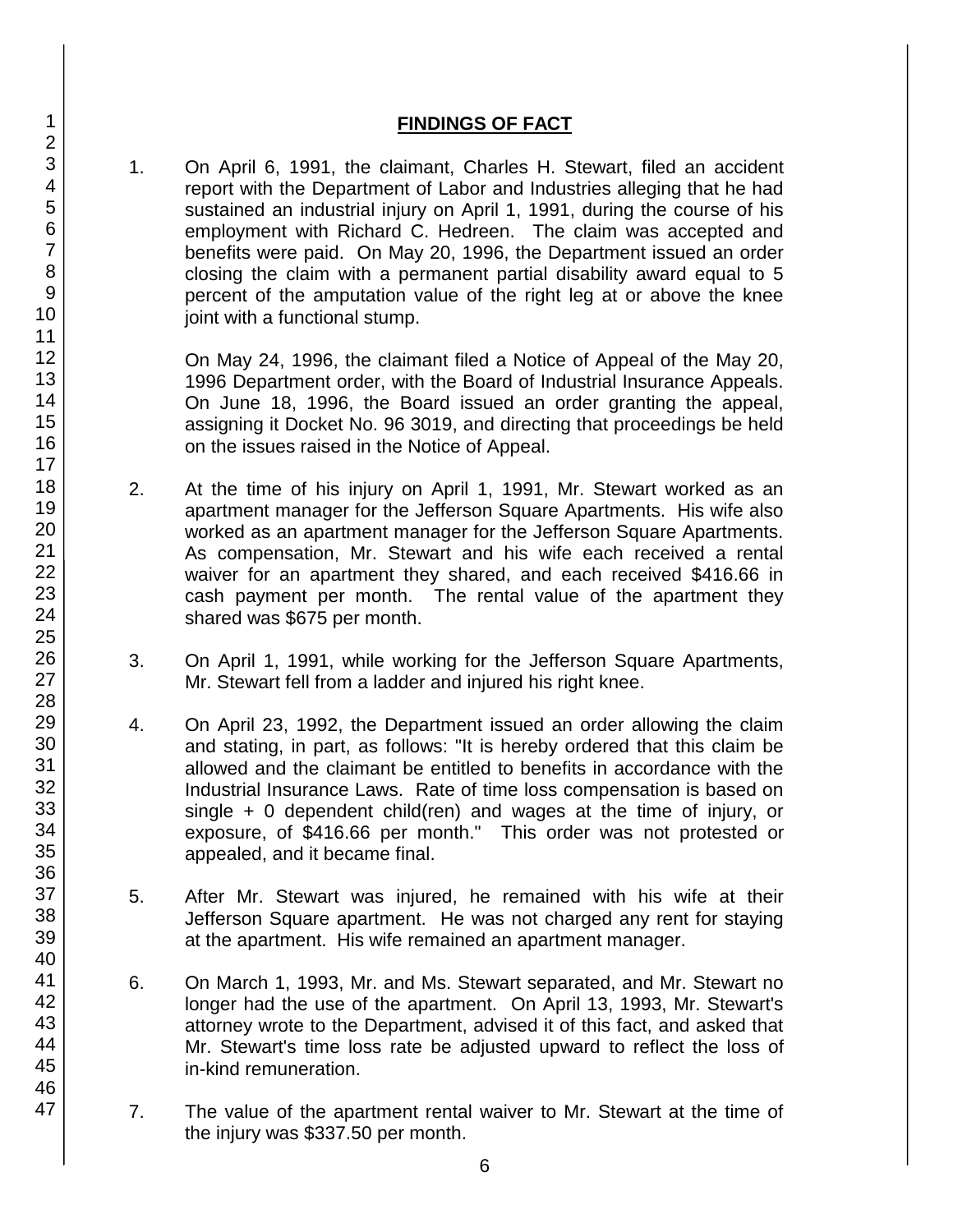- 8. Between March 1, 1993 through February 22, 1995, Mr. Stewart was paid time loss compensation based on earnings equal to \$416.66 per month. This rate did not include the value of the rental waiver to him.
- 9. Between February 23, 1995 and May 20, 1996, Mr. Stewart was totally, temporarily disabled as a proximate cause of the industrial injury of April 1, 1991.
- 10. The claimant's left leg condition was not proximately caused by the industrial injury of April 1, 1991.
- 11. The Department is responsible for payment of outstanding past approved vocational bills not exceeding \$200.
- 12. As of May 20, 1996, Mr. Stewart's condition, proximately caused by the industrial injury of April 1, 1991, was fixed and stable and not in need of further treatment.
- 13. As of May 20, 1996, Mr. Stewart's permanent partial disability, proximately caused by the industrial injury of April 1, 1991, was equal to 5 percent of the amputation value of the right leg at or above the knee joint with a functional stump.

# **CONCLUSIONS OF LAW**

- 1. This Board has jurisdiction over the subject matter and the parties to this appeal. This appeal was timely filed.
- 2. From February 23, 1995 to May 20, 1996, Mr. Stewart was totally, temporarily disabled as a proximate cause by the industrial injury of April 1, 1991, within the meaning of RCW 51.32.090.
- 3. On March 1, 1993, when Mr. Stewart lost the free use of a shared apartment that had been provided by his employer, he thereby underwent a change in circumstances within the meaning of RCW 51.28.040.
- 4. Between March 1, 1993 and May 20, 1996, the basis for the claimant's time loss compensation should include the full value of the rental waiver to the claimant of \$337.50 per month.
- 5. As of May 20, 1996, the claimant's left leg condition was not proximately caused by the industrial injury of April 1, 1991.
- 6. The Department order of May 20, 1996, that closed the claim with a permanent partial disability award equal to 5 percent of the amputation value of the right leg at or above the knee joint with a functional stump is